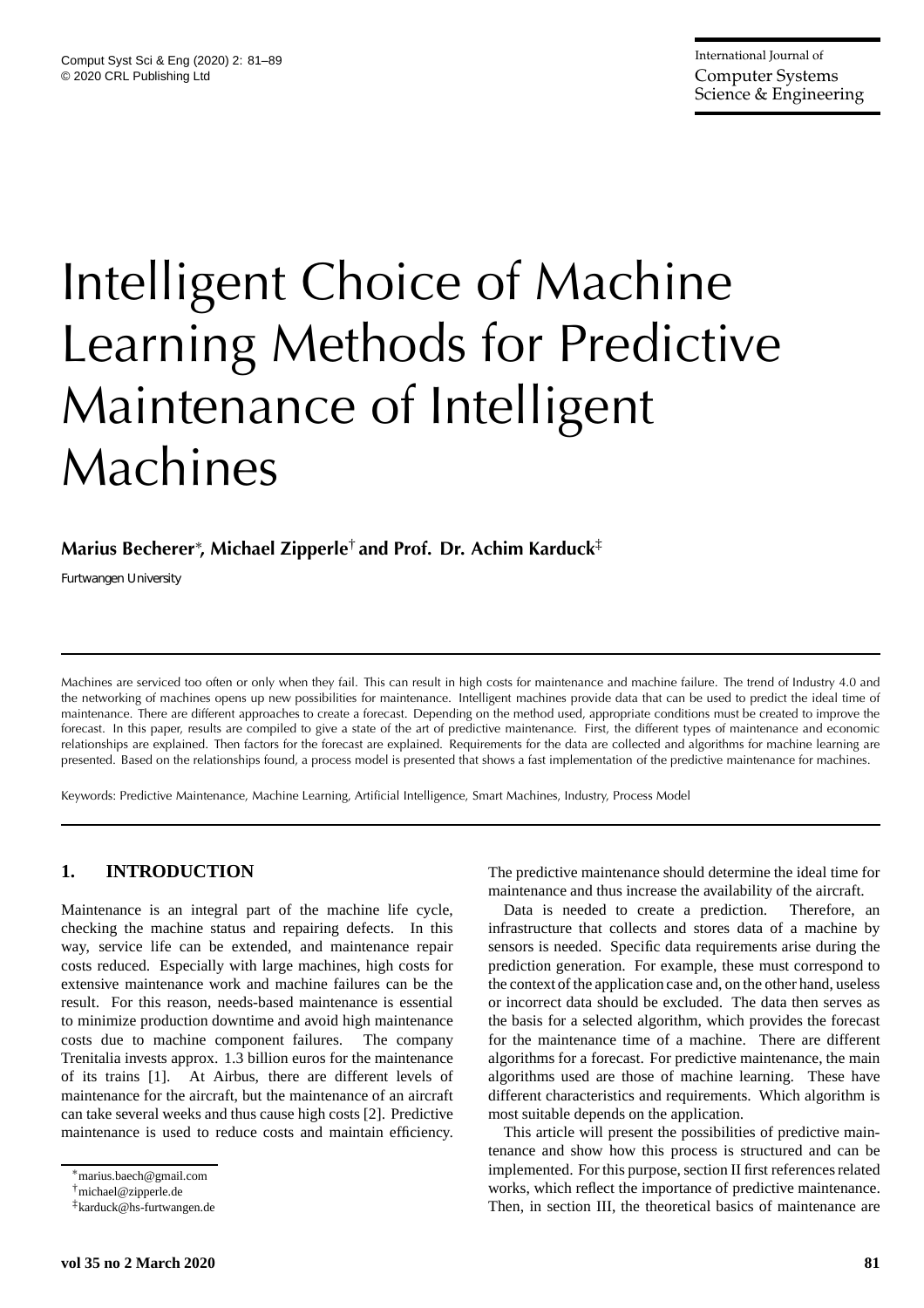

**Figure 1** Maintenance times of the different stages.

discussed, introducing the different levels of maintenance and their economic impact. Afterwards, section IV explains the process of predictive maintenance in more detail. The subprocesses of data collection, data pre-processing, algorithms and evaluation are examined in detail. Finally, in section V, the connection between data, algorithm and use case is explained. Based on these relationships, a procedural model is presented, which shows the process for a quick implementation of predictive maintenance. At the end of section VI, the gained knowledge is summarized, and an outlook on further development is given.

## **2. RELATED WORK**

There is an excellent potential for optimization in the maintenance of machines. By using predictive maintenance, the availability of a machine can be increased by up to 15% and costs can be reduced by up to 25% [3]. The report "Predictive Maintenance - predict the unpredictable" shows that only a small percentage of them predict the time of maintenance. The report also provides introductory information on predictive maintenance [4]. First of all, different maintenance levels and areas of application are presented. This includes a survey result regarding predictive maintenance. Besides, two use cases in the area of mobility and chemistry are described.

Further current figures on economic efficiency are contained in a report by BHGE [5]. This shows for the oil recovery application that predictive maintenance reduces the failure rate and saves costs compared to other maintenance levels. Although predictive maintenance has the lowest failure rate, it is not necessarily the best alternative. There are advantages and disadvantages to the

different maintenance levels [6]. Depending on the use case, the arguments can be weighted more or less heavily.

Various factors are essential for the implementation of predictive maintenance, such as IoT and significant data Architecture for predictive maintenance [7], the data and the selected algorithm [8]. For the algorithms, supervised and unsupervised learning is used. These also have different strengths and weaknesses [9]. Because of the different data and use cases, different algorithms from the field of machine learning can be used [10]. To implement predictive maintenance with less data is a challenge. The research deals with the transfer of use cases [11].

Thereby algorithms of already existing use cases are used, which are used in the same or similar contexts.

# **3. FUNDAMENTALS**

For a prediction, data are required. Intelligent machines use sensors to record current characteristic values that describe the condition of a machine. Often the term digital twin is used, which represents the machine in a digital image. As shown in Fig. 1, maintenance can be divided into different maintenance levels. The purest form is reactive maintenance. Here, no planning or further action takes place, but rather a reaction is made when the machine fails. This leads to unplanned breakdowns and can cause significant damage because smaller defects are not repaired early enough.

The next stage is preventive maintenance. Maintenance takes place at fixed time intervals. Resource planning can be carried out at an early stage, but maintenance costs increase because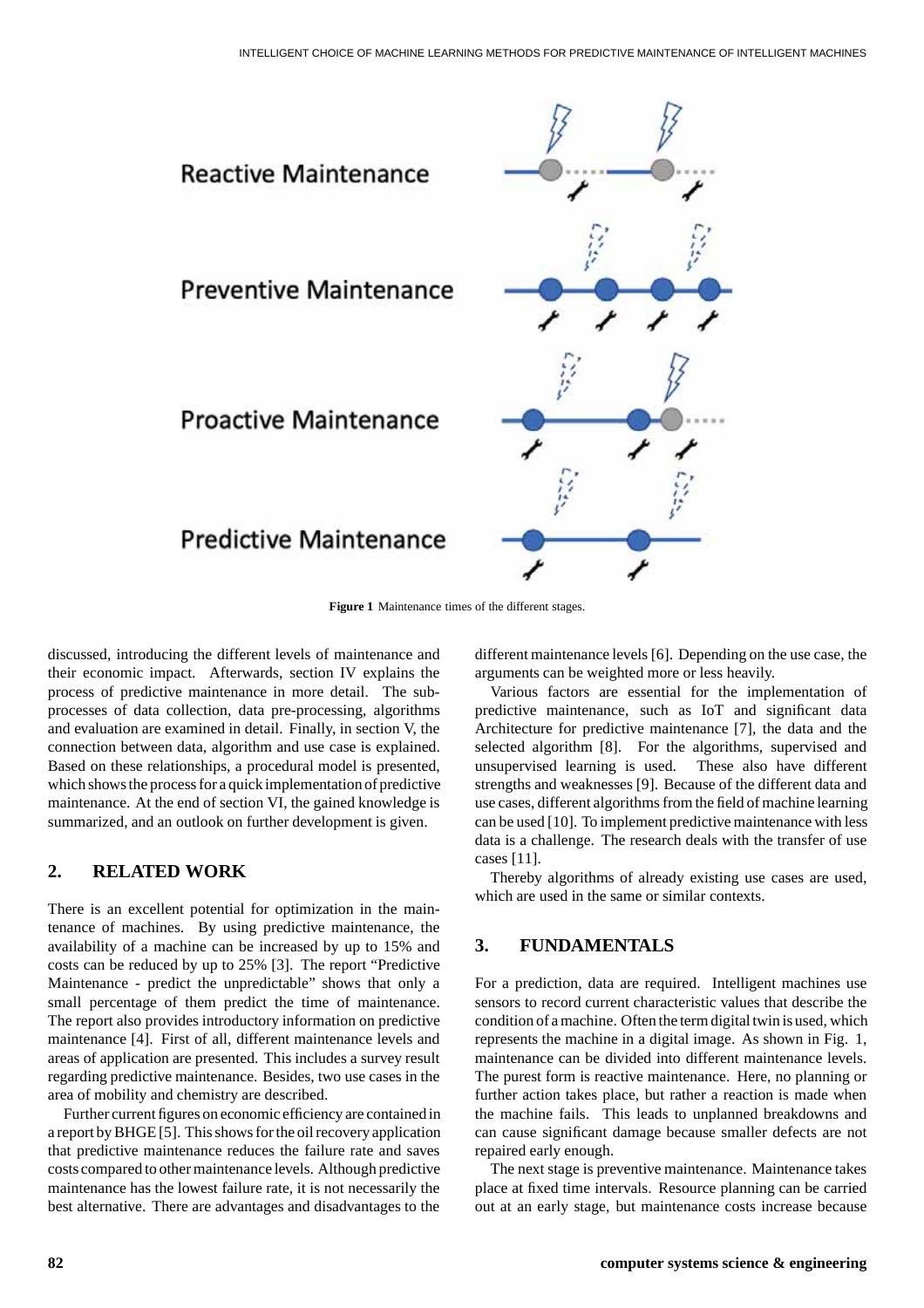

**Figure 2** The optimum maintenance time.

maintenance can take place too often. However, maintenance can also take place too rarely, which increases repair costs. This means that preventive maintenance does not allow for needsbased maintenance. With proactive maintenance, the ma- chine is monitored in real-time. Various events can be triggered when specific values are exceeded. This principle allows small errors to be fixed, thus preventing critical errors. Here, too, unplanned breakdowns can occur, since even small errors lead to machine downtimes and these are not detected in advance. To be able to carry out proactive maintenance, sensors must be installed on the machine to be inspected so that the current status can be recorded. The highest level of maintenance is predictive maintenance. A forecast is created based on a data basis. The forecast is intended to provide timely information about necessary maintenance before the machine breaks down. Furthermore, the forecast can be used to optimize resource planning. For example, replacement machines can be provided, or spare parts can be ordered in advance.

Two types of costs can be distinguished for maintenance: preventive and repair costs, which are shown in Fig. 2. Preventive costs are high at the beginning, as the machine is not operated during permanent maintenance. If there is no maintenance, the preventive costs are reduced. On the other hand, there are repair costs. These are low at the beginning because the material wear of machine parts takes place over time. The longer the machine is in operation, the greater the probability of major breakdowns and increased costs. Finally, it is important to find the minimum maintenance costs. By adding the preventive and repair costs, the total cost curve can be established. The ideal maintenance time cannot be determined by time or events but must be forecast.

Many companies maintain reactively and preventively, as shown in Fig. 3. Proactive and predictive maintenance requires an infrastructure that captures behaviour and current data from machine sensors. Depending on the machine, reactive and preventive maintenance is more economical than investing in infrastructure. Ultimately, for an assessment, the additional downtime costs must be compared to the investment costs.

An example that predictive maintenance leads to a reduction in costs and failure rate is shown in Fig. 4. These developments are documented in the oil and gas industry. The unplanned outages were reduced by half with the predictive maintenance compared to reactive and preventive maintenance. Furthermore, the costs for maintenance were halved since the prediction could determine the ideal time for maintenance. This not only reduced unplanned outages but also saved costs.

#### **4. PROCESS**

In the following, the process chain for implementing the predicted maintenance of a machine is explained. Predictive maintenance is a complex process that can be divided into the following four sub-processes:

- 1) Data collection
- 2) Data preprocessing
- 3) Algorithm
- 4) Evaluation

These sub-processes build on each other so that the result of one process step influences the quality of the next process step. If, for example, incorrect data is captured, this affects the result of the algorithm. Furthermore, the design of the individual sub-processes depends on the respective application. This determines which data can be collected and which results the forecast should deliver. It is, therefore, essential that the maintenance requirements are defined first. These requirements can then be used to determine individual sub-processes. In the following sections, individual sub-processes are described in more detail.

### **4.1 Data Collection**

This sub-process forms the basis of the predictive maintenance because no meaningful forecast can be made without data from a machine. Data can be collected from different sources,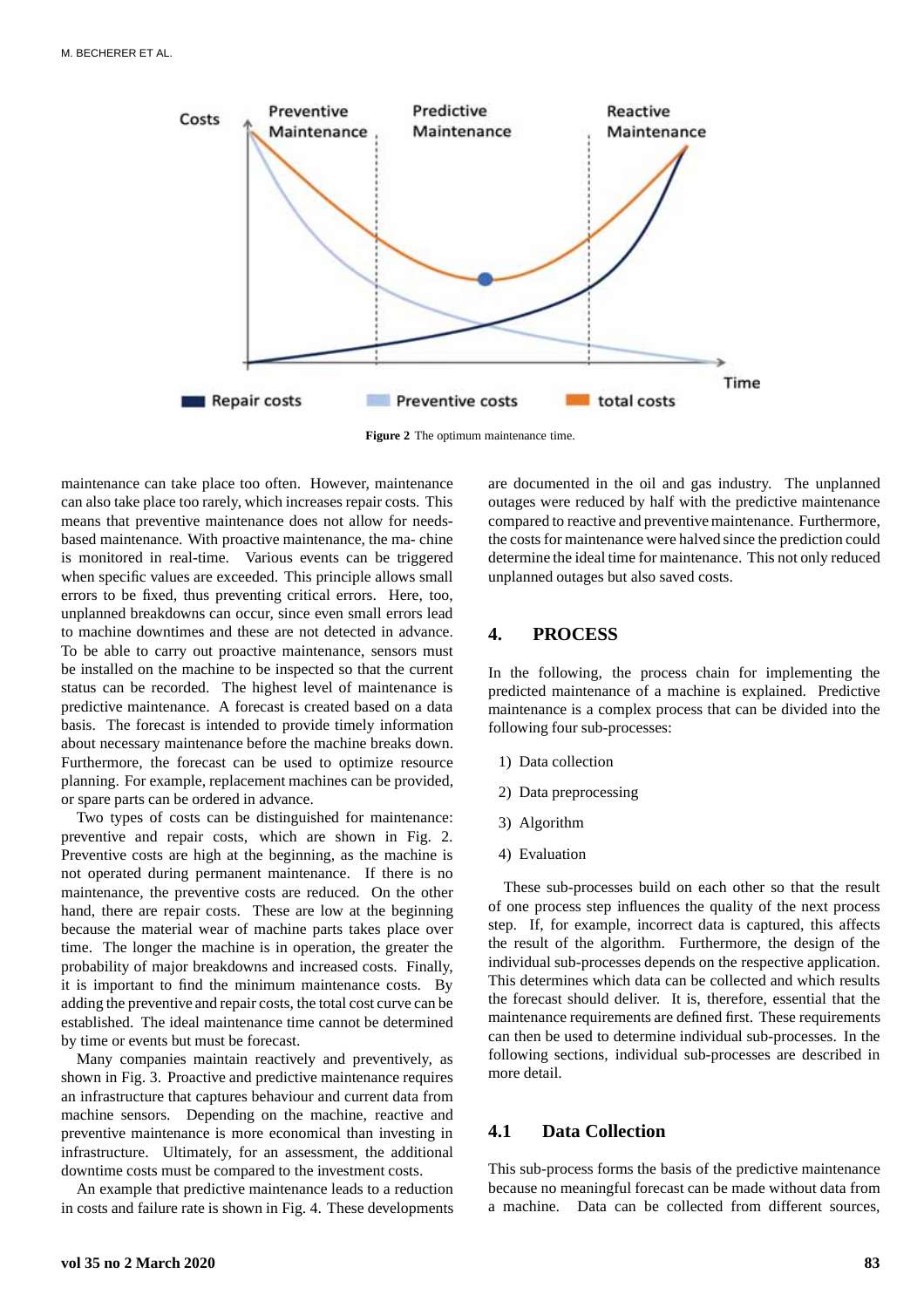



which may differ depending on the application. The sources provide either temporary data, which serves to test and compare the machine condition or static data, which form the basis for comparison. The following sources can be used for data collection:

- Temporary data sources:
	- Operating status of the machine: The sensors installed in a machine provide metrics about the current status. This metrics such as the temperature or speed of an engine can be shown on display. Machines contain

various sensors that are used to monitor the functioning of the machine. A key assumption in predicted maintenance is that the condition of a machine will deteriorate over time in routine operation. The data contains time-dependent features that detect this aging pattern and anomalies that lead to a deterioration in machine condition. The time aspect of the data is necessary for the algorithm to predict errors [8].

◦ Monitoring sensors: These types of sensors are installed subsequently and are used for machine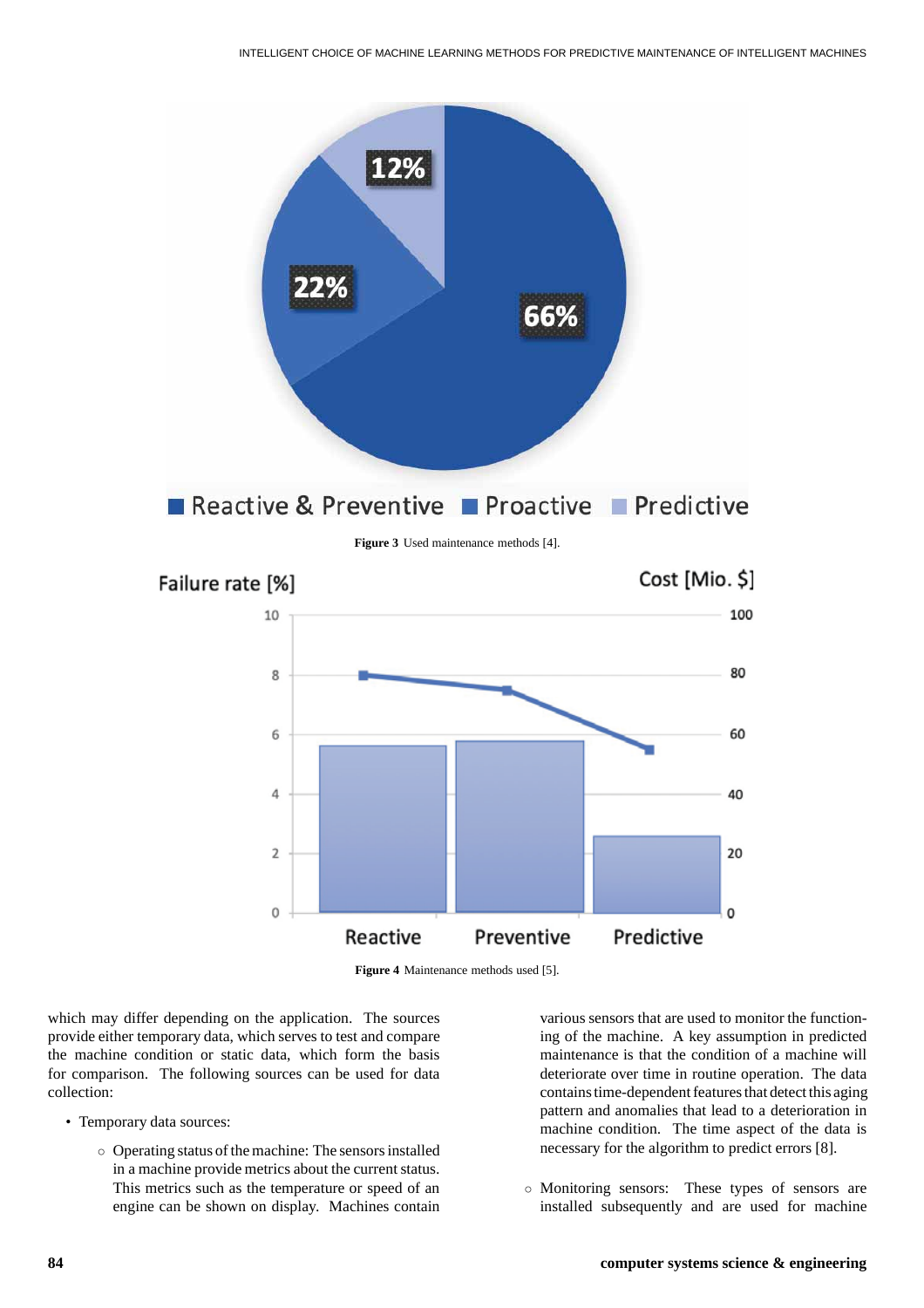monitoring. For example, acoustic sensors can be used to analyze the noise development of a machine. If the noise develop- ment does not correspond to the normal behaviour, a possible fault condition of the machine may exist [4].

- Static data sources:
	- Historical maintenance logs: Maintenance logsexist for machines that were previously maintained manually by an inspector. These maintenance logs document the machine status at a specific point in time and contain details of replaced components and repair activities per- formed. Maintenance logs provide much information, especially about the behaviour of a machine, and are therefore an important source of data for predictive maintenance [4].
	- Fault logs: Machines provide fault logs in which occurred faults are documented. These can be used to determine hardware or software errors.
	- Machine metadata: The metadata of a machine includes the manufacturer, model, date of manufacture, date of commissioning, location of the system and other technical specifications such as throughput and errors per day[8].

Thus there are several possibilities to collect machine data. However, not all data is the same. The accuracy of a fore- cast for maintenance depends on the relevance, quantity, and quality of the data. This results in the following additional requirements for them:

- Relevance: The data must be relevant to the problem to be solved. This means that a complex machine cannot be considered as a whole system. It is, therefore, necessary to divide a machine into components and to examine these individually. A domain expert can divide a system into components. For example, in a motor vehicle, the engine temperature cannot be used for the predictive maintenance of the transmission [8].
- Quality: There are numerous sources of error in data collection, which can ultimately lead to insufficient quality of the data for predictive maintenance. It is therefore important to avoid these sources of error; methods for doing so are explained in the next section. Possible sources of errors are listed below:
	- Error in data entry: In many cases, data is still entered by humans or transmitted by voice. This can lead to typing errors or misunderstandings during communication [12].
	- Measurement error: Measured values are manually measured and read by humans. Errors may occur when applying the measurement method or reading the measured value. However, these errors can be avoided by using sensors and automated data storage. Nevertheless, measurement errors can also occur with sensors, for example, if several sensors interfere with each other or are influenced by the environment [12].
- Distillation error: In many machines, data from sensors are processed and combined before being stored in a database. This reduces the complexity of the data and the noise of the sensor data. However, this process can also result in errors or the aggregation of data that is particularly important for predicted maintenance [12].
- Error in data integration: The collected data comes from different sources, which are stored in a database at different times using different methods. Furthermore, in practice, it may be necessary to combine data from different sources. When merging, inconsistencies have to be resolved, and errors may occur. Individual data sets may differ in their units and measurement period [12].
- Quantity: There is no general answer to the question of how much data is needed for the predicted maintenance. The quantity required depends on the application case or the context of the problem to be solved. For predictive maintenance, it is important to have data sets where the machines are in unexpected operating states. If, for example, only data records of a machine in ideal condition (without errors) are available, predictive maintenance cannot be performed based on this data. Therefore, data records where a machine goes into a fault condition are particularly important[8].

This section described the data sources, the requirements for these and possible sources of error. The next section describes methods for preparing this data so that an algorithm can use it for predictive maintenance.

# **4.2 Data Preperation**

The aim of this sub-process is the pre-processing of the data, whereby the data sets are optimized and prepared for the algorithm used. The input format of the data is determined by the algorithm used. Besides, the sources of error presented in section IV-A must be analyzed and excluded.

- Temporary data: Temporary data reflects the current machine status. Each data set includes the time and a detailed description of the behaviour and the associated sensor val- ues. This machine data is recorded periodically, but may be recorded too often or rarely. If they are recorded too often, two consecutive measured values may be identical. In this case, these measured values can be removed to reduce data complexity. In the other case, a mathematical procedure can be used to supplement missing measured values. For example, this can be done by averaging two consecutive measured values to obtain an average value.
- Static data: Static data can contain data records that are not relevant to the problem to be solved. These data records must be filtered out and removed. Also, data sets can be combined to form a new data set, and this is called feature development. Furthermore, the data sets can be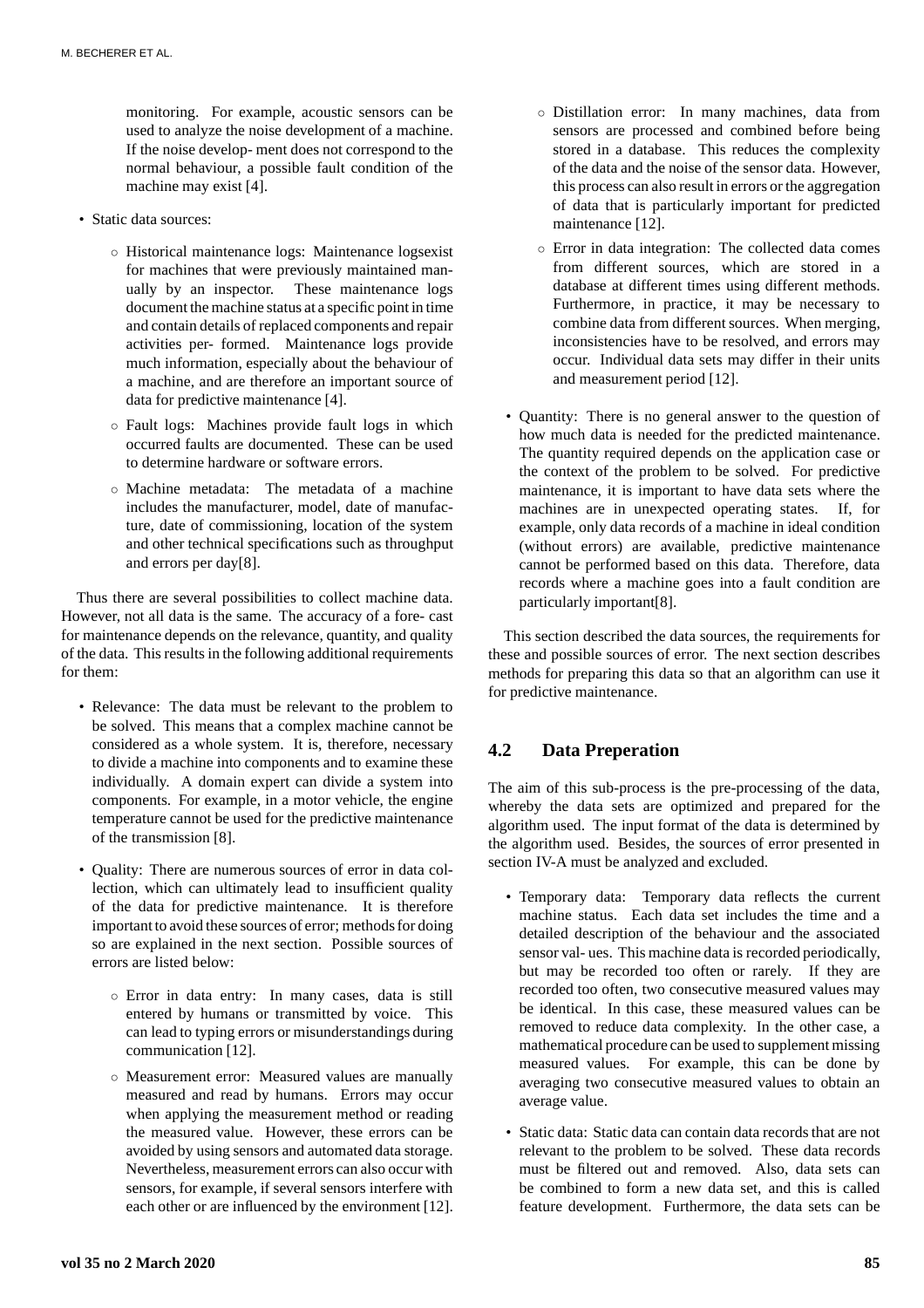| Time stamp | <b>Feature 1</b> | <b>Feature 2</b> | <b>Lifetime</b> | Lifetime $<$ 1 day |
|------------|------------------|------------------|-----------------|--------------------|
| 01.01.2018 | 0.1432           | 8,532            |                 | false              |
| 02.01.2018 | 0,1858           | 7,942            |                 | false              |
| 03.01.2018 | 0,2145           | 6,606            |                 | false              |
| 04.01.2018 | 0.3243           | 4,348            |                 | true               |

**Table 1** Labeled data sets for supervised learning.

categorized, for example, according to repair measures. Thus, repair actions can be assigned to records that trigger them.

## **4.3 Algorithms**

In the previous section, the sub-processes data collection and data preprocessing, which form the basis for the algorithm, were examined in more detail. This section shows possible algorithms that can use the collected and preprocessed data to predict the ideal time for maintenance. Which type of algorithm is best suited for a particular application case is explained later in the context of the procedure model in section V.

Algorithms from the field of machine learning are used for maintenance prediction. The algorithms learn from example data and recognize patterns in them. These patterns are stored as mathematical functions in a model. A model always refers to a specific system and can be used on any number of such systems. In the case of similar systems, an existing model can be adapted so that it can also be used there. This means that no new pattern recognition is necessary, and time can be saved since the previous process steps no longer need to be run through, and the learning process does not have to be carried out. Furthermore, the algorithms of machine learning can be divided into two categories, supervised and unsupervised learning. Ultimately, the goal of the two categories is identical, namely to learn a mathematical function  $f: X \to Y$ . However, the sets X (input data) and Y (output data) differ in their nature. In the following, supervised and unsupervised learning, as well as sample algorithms for these, will be examined in more detail [13].

*1) Supervised Learning:* In supervised learning, an algorithm has a sufficiently large amount of input and output data available. The data records are already selected; that is, an input X is assigned an output Y. The task of the algorithm is to learn a mathematical function with which the output Y can be generated based on the input  $X$  [14]. The marking of the data is done by a domain expert. For this purpose, the domain experts must have sufficient knowledge about the system behaviour. A significant advantage of supervised learning is that the data sets can be divided into training and test data sets. The training records are then used for supervised learning. The resulting model can then be evaluated with the test data records. With regard to predicted maintenance, data sources such as historical maintenance logs and error logs are particularly important for this. The result of the monitored learning is either classification or regression of the set X.

• Classification: In classification, quantity Y is discrete. This means that the elements of this set are clearly isolated from each other and can be clearly separated. Thus, an element of set X can be assigned by the classification to an element of set Y in the form of a type or category [14]. Table I shows labeled records of a specific system component. For each record, there is a timestamp and values for certain characteristics. The last two columns represent values to be predicted by supervised learning. The value for the "life days" describes how many days this component will be without maintenance. Whereas the value for "lifetime *<*one day" describes whether the component will fail in the next 24 hours. Both values can be predicted by classifying the data sets. These two values are not only an example of the classification but also represent the added value in the area of predicted maintenance. By stating these values, a system component can be maintained at the right time, and system failures can be avoided [15]. Decision trees are suitable for the predicted maintenance. Fig. 5 shows the decision tree, which can be obtained from the records of table I. Furthermore, Long Short-Term Memory (LSTM) algorithms, which belong to the neural networks, can be used [10]. LSTM algorithms are often used to predict rare events in time series data. Since machine errors are rare, LSTM algorithms are suitable for predicting maintenance [15].

• Regression: In regression, however, the quantity Y is continuous. This means that an element of the set X can be assigned a numerical value to an element of the set Y through regression [14]. Example algorithms for this are linear regression and regression trees[10].

*2) Unsupervised Learning:* While in supervised learning the algorithm has sufficiently large amounts of marked data sets available, in unsupervised learning only unmarked input data is available. Unsupervised learning is intended to find hidden structures in the input data in order to assign them to different groups. This process is also called clustering. For example, a group can represent the normal behaviour of a component of a machine. If anomalies occur, an error and necessary maintenance can be inferred. Unsupervised learning is particularly suitable for predictive maintenance of machines that do not have historical maintenance and error logs. A significant advantage of unsupervised learning is that no domain experts are required for data tagging. Thus, the process of unsupervised learning is more automated and requires less manual preparation of data sets than with supervised learning. The significant differences between classification and clustering are, on the one hand, the data and on the other hand, that in classification, the target categories are already given by the data tagging. In clustering, on the other hand, the target categories are created by the algorithm. This has the disadvantage that the learned model is difficult to evaluate. For unsupervised learning, LSTM algorithms can be used. These can be used for supervised and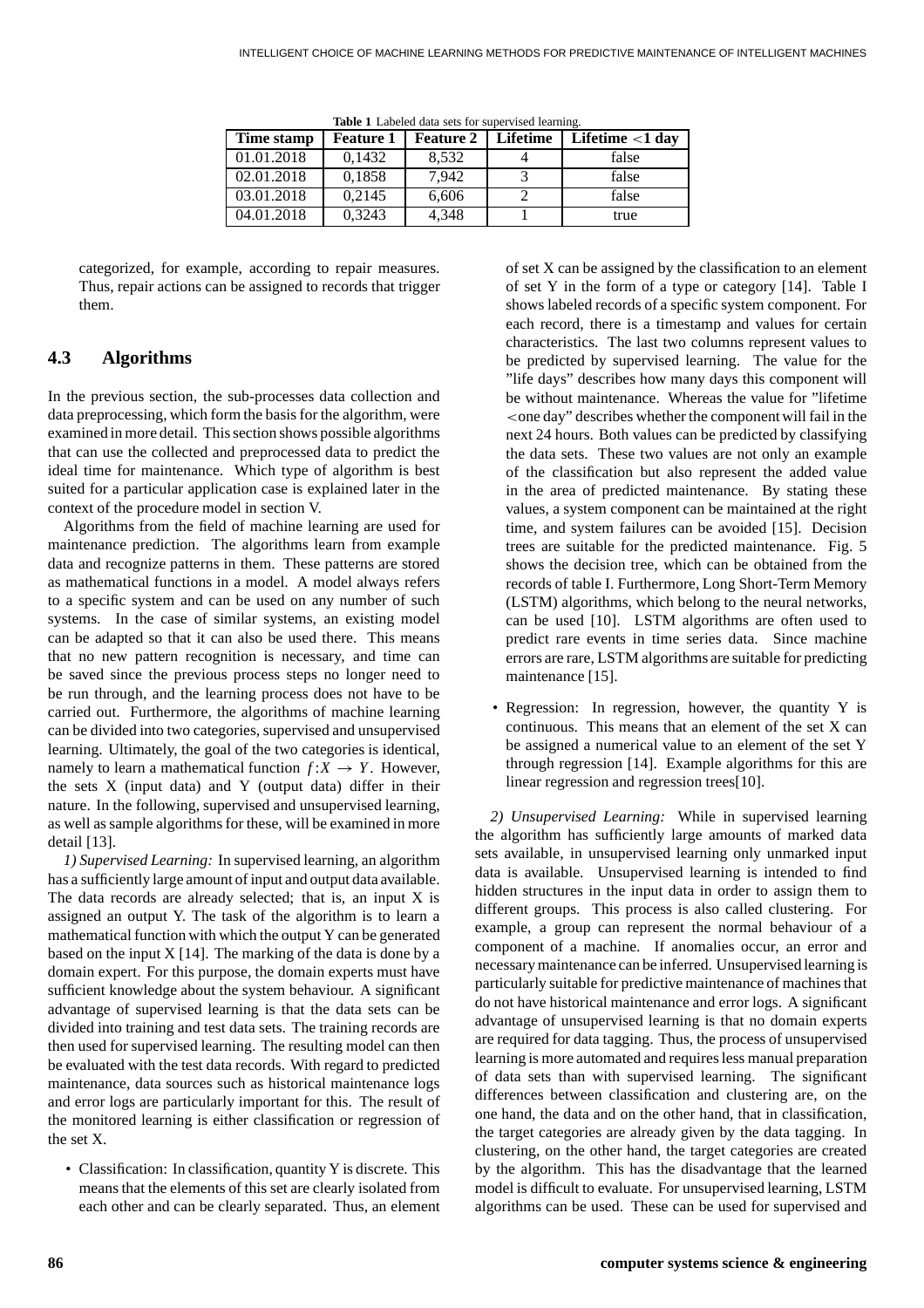

**Figure 5** Classification with decision tree.

unsupervised learning, depending on the implementation of the loss function [15]. Furthermore, clustering algorithms such as hierarchical clustering, K-Means, and C-Means can be used to detect anomalies in the data sets. They enable early prediction of errors and thus timely maintenance of the component [16].

In general, supervised learning provides a more accurate prediction because the model can be more easily evaluated by the test data. If the data of a machine component meets the requirements of supervised learning, an algorithm from this area is preferred.

#### **4.4 Evaluation**

The evaluation represents the last sub-process of the process chain and deals with the reaction to the result of the underlying sub-processes. By continuously monitoring the components of a machine, continuous condition monitoring can be carried out. With the help of an application directly on the machine or centrally on a server, current statuses can be displayed. The trend of Industry 4.0 and the related networking of machines offer numerous possibilities for central monitoring and predicted maintenance. If an algorithm detects an anomaly, various other processes can be started. On the one hand, automatic resource planning for spare parts can be carried out. If a component threatens to fail, it must be checked whether this component is still available as a spare part in the warehouse. If this is not the case, it must be ordered from the vendor. On the other hand, automatic resource planning can be created for the inspector so that he can maintain the machine in time and replace the affected components. Furthermore, in the event of an impending machine failure that can no longer be prevented, the employees can be scheduled in good time for other work.

#### **5. PROCEDURE MODEL**

In order to create a concept for predictive maintenance, a concrete use case is important. A use case defines the

general requirements of the predicted maintenance. The general requirements include the type, the possible components and the environment of a machine. On the other hand, the data supplied by the machine and which maintenance tasks are to be forecast. The requirements for the data described earlier must be observed. Based on the general requirements, an algorithm can be selected to obtain the desired result. The conclusion to be drawn from this is that the design of the process chain presented in section IV depends on the respective application of a machine. For example, if the use case changes, other data must be collected, and the selected algorithm must be adapted. In the following, a procedure for the implementation of Predictive Maintenance is presented. This process model is shown in Fig. 6 and is intended to show the process of how a forecast for a use case can be implemented with as little effort as possible.

The procedure is cyclical since individual steps have to be optimized depending on the desired result. In the beginning, the use case must be defined with exact requirements and measurable goals. Measurable objectives are essential for the evaluation so that a correct evaluation of the results is possible.

In the first iteration, existing models of supervised learning are analyzed. A model might already exist, which is used in the same or similar context. If such models exist, they can be tested and compared with the requirements and objectives. If the objectives are not met, or no models exist, the second iteration is performed.

The second iteration considers the available data that are necessary for model creation. Based on this data, an algorithm from the area of supervised or unsupervised learning can be selected. If the objectives are not achieved with the selected algorithm, other models or algorithms can be tested. Mainly, the steps described in Section IV can be followed to create a model. If the goals are still not achieved because the data quality and quantity are too low, the third iteration is performed.

In the third iteration, the existing infrastructure is adapted to collect the required data. The data can be collected using built- in hardware such as temperature sensors. However, sometimes this data is not enough, and additional hardware has to be mounted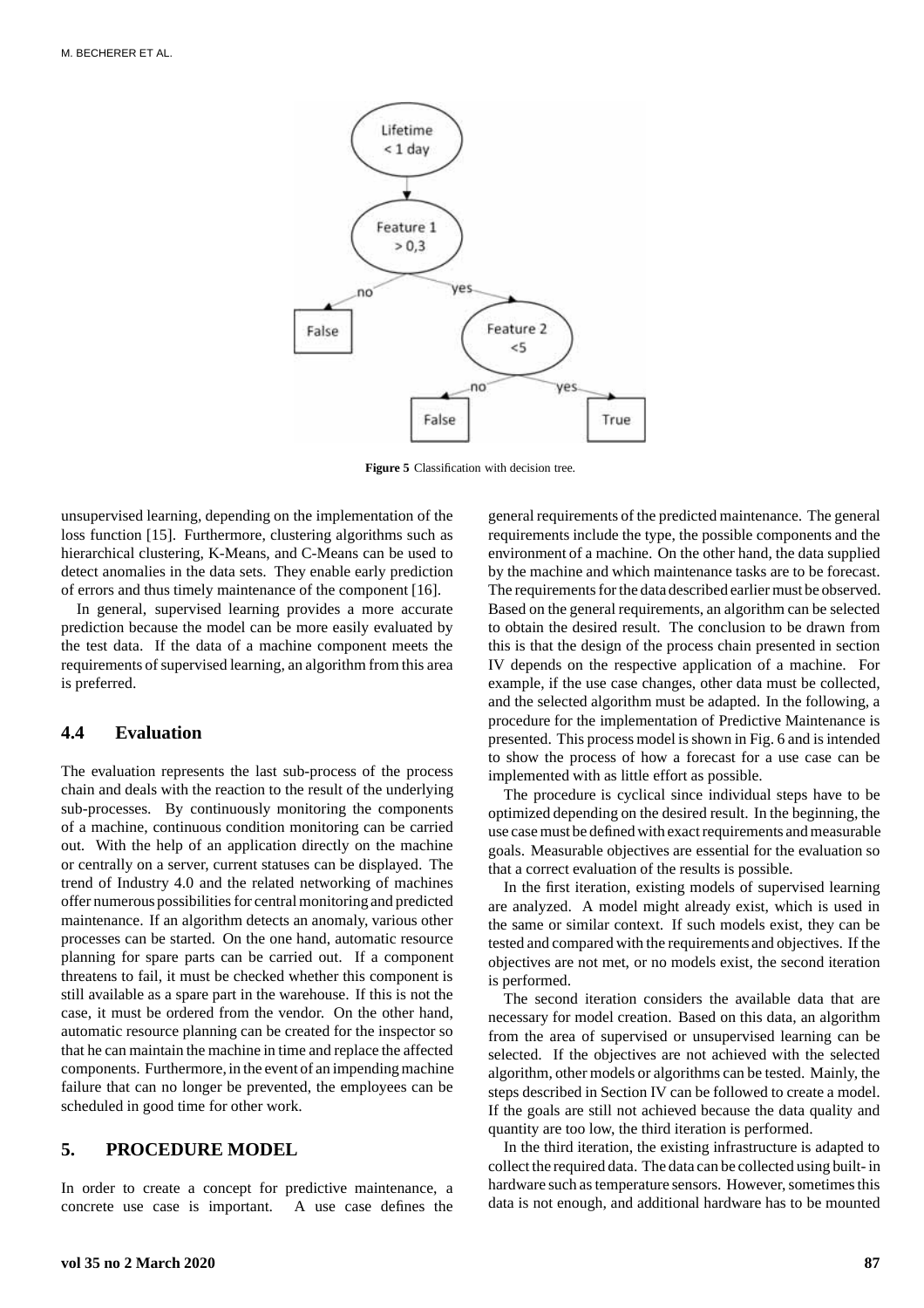

**Figure 6** Procedure model to set up predictive maintenance.

to the machine. To determine whether additional hardware is required, first, only the built-in hardware is used, and a machine learning model is implemented. If the evaluation of the model shows that predictive maintenance is inaccurate, additional hardware is required. Additional hardware are mostly sensors, which can sense how the machine behalf, typical examples are temperature or sound sensors. In order to use the gathered data from the sensors efficiently, the data is stored in a central database. If the machine is already connected to a database, it is recommended to integrate the sensor data into its data structure. Otherwise, the sensors can be connected to a central IoT gateway to store and analyze the data and to add additional business logic there. Since in this iteration, no historical maintenance and error logs are available, a model for unsupervised learning is suitable. The data to train the model can be accessed from the database.

# **6. CONCLUSION**

The paper explores the many factors that influence the predictive maintenance process. First of all, it is important to know the different maintenance levels. It turns out that higher maintenance levels can save costs and reduce machine downtime. However, this requires data that can be collected with the appropriate infrastructure. For the adapted infrastructure, the investment costs increase due to the additional hardware. Depending on the application, the possible effects of a machine failure must be compared to the investment costs. Predictive maintenance leads to a reduction in the failure rate and costs.

Predictive maintenance can be divided into four process steps: data collection, data pre-processing, algorithms, and

evaluation. There are temporary and statistical data sources for data collection. Temporary data sources provide realtime data. Static data sources provide data over some time, such as maintenance and error logs. Essential requirements for the data are relevance, quality, and quantity. The data must be transformed into a format that the algorithm can use. Furthermore, incorrect and redundant data must be filtered out. Algorithms from the area of supervised and unsupervised learning can be used for prediction. Supervised learning is suitable for predicting the maintenance of machines with sufficient static data. It provides high accuracy because the model can be evaluated using the data markers. Unsupervised learning is suitable for machines with insufficient static data. The algorithm learns from the temporary data and performs clustering. If anomalies occur,an error can be inferred. Based on the forecast, further processes can be started, such as optimizing resource planning for spare parts and personnel. The collected findings show that the individual sub-processes of the predictive maintenance depend on the use case. The process model presented is based on these assumptions and is intended to simplify the forecasting process for machines. The approach here leads from an existing solution to in-house development. Ideally, existing solutions can be used and optimized.

As discussed in the paper, currently, hardly any forecasts are used to determine the lifetime of maintenance. The biggest challenges for companies are data collection or lack of resources to develop their systems for predictive maintenance. One reason for this is that older machines are often not yet networked and therefore no historical data is available. Cloud vendors such as Amazon, Microsoft and IBM offer solutions to easily network machines and collect their data centrally.